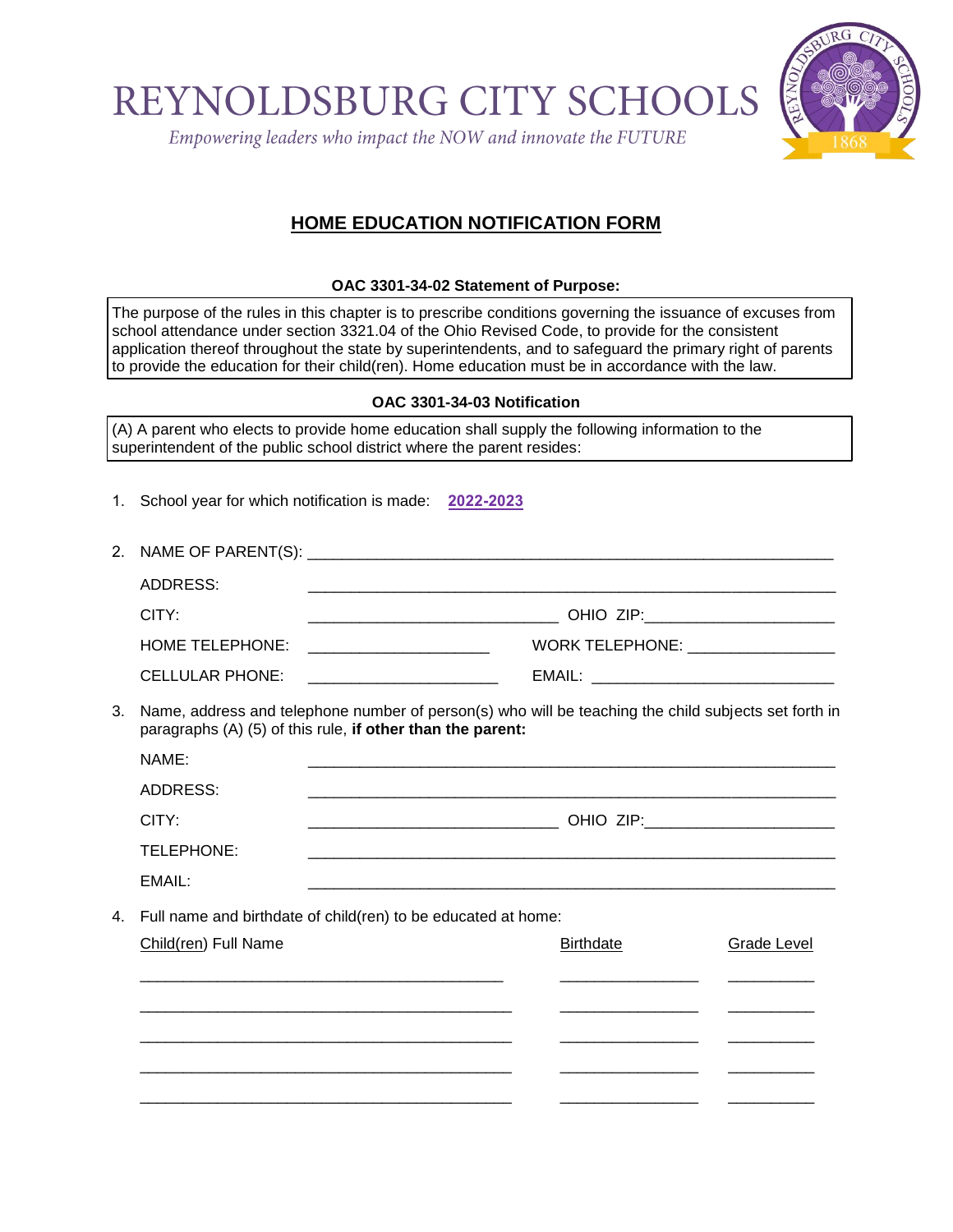# REYNOLDSBURG CITY SCHOOL



Empowering leaders who impact the NOW and innovate the FUTURE

- 5. \_\_\_\_\_ Assurance that home education will include the following, except that home education shall not be required to include any concept, topic, or practice that is in conflict with sincerely held religious beliefs of the parent: (a) Language, reading, spelling, and writing; (b) Geography, history of the United States, and Ohio, and national, state, and local government; (c) Mathematics; (d) Science; (e) Health; (f) Physical education; (g) Fine arts, including music; and (h) First aid, safety, and fire prevention.
- 6. **EXECUTE:** Brief outline of the intended curriculum for the current year. Such outline is for informational purposes only.
- 7. \_\_\_\_\_ List of (a) textbooks; (b) correspondence courses; (c) commercial curricula; or (d) other basic teaching materials that the parent intends to use for home education. Such list is for informational purposes only.
- 8. Assurance that the child will be provided a minimum of nine hundred hours of home education each school year.
- 9. \_\_\_\_\_ Assurance that the home education teacher has one of the following qualifications: (a) A high school diploma; or (b) The certificate of high school equivalence: or (c) standardized test scores that demonstrate high school equivalence; or (d) Other equivalent credential found appropriate by the superintendent; or (e) Lacking the above, the home teacher must work under the direction of a person holding a baccalaureate degree from a recognized college until the child's or children's test results demonstrate reasonable proficiency or until the home teacher obtains a high school diploma or the certificate of high school equivalence.
- 10. The parent(s) shall affirm the above information supplied with his or her signature prior to providing it to the superintendent.

#### \_\_\_\_\_\_\_\_\_\_\_\_\_\_\_\_\_\_\_\_\_\_\_\_\_\_\_\_\_\_\_\_\_\_\_\_\_\_\_\_\_\_\_\_\_ \_\_\_\_\_\_\_\_\_\_\_\_\_\_\_\_\_\_\_\_\_\_ **Signature of Affirmation by the Parent Constant Constant Constant Constant Constant Constant Constant Constant Constant Constant Constant Constant Constant Constant Constant Constant Constant Constant Constant Constant**

**3301-34-04 Academic Assessment**

- **(A) The parent(s) shall send to the superintendent an academic assessment report of the child for the previous school year at the time of supplying subsequent notification.**
- **(B) The academic assessment report shall include one of the following (attached):**
	- **\_\_\_\_\_1. Results of a nationally normed, standardized achievement test; or**
	- **\_\_\_\_\_2. A written narrative; or**
	- **\_\_\_\_\_3. An alternative academic assessment.**